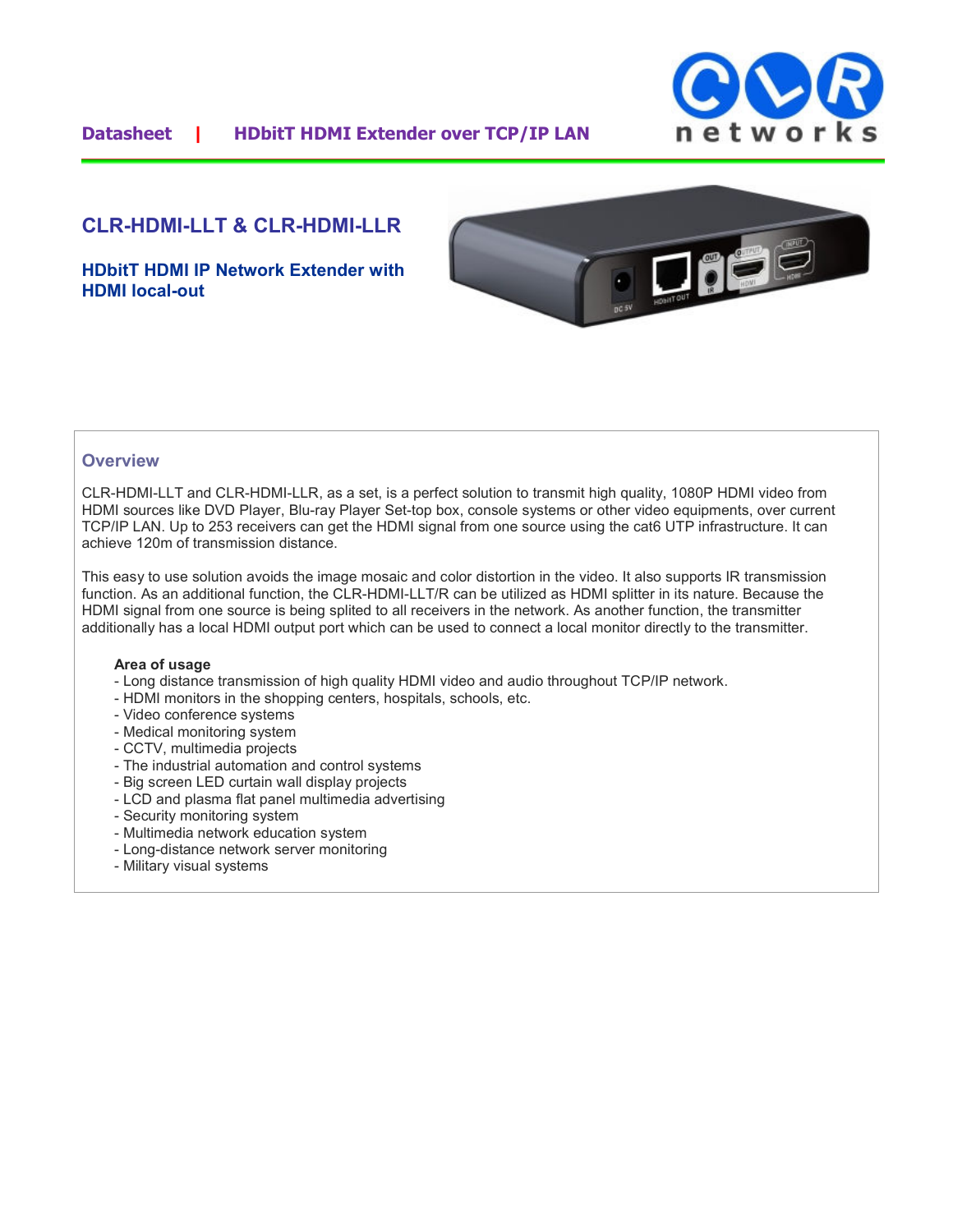

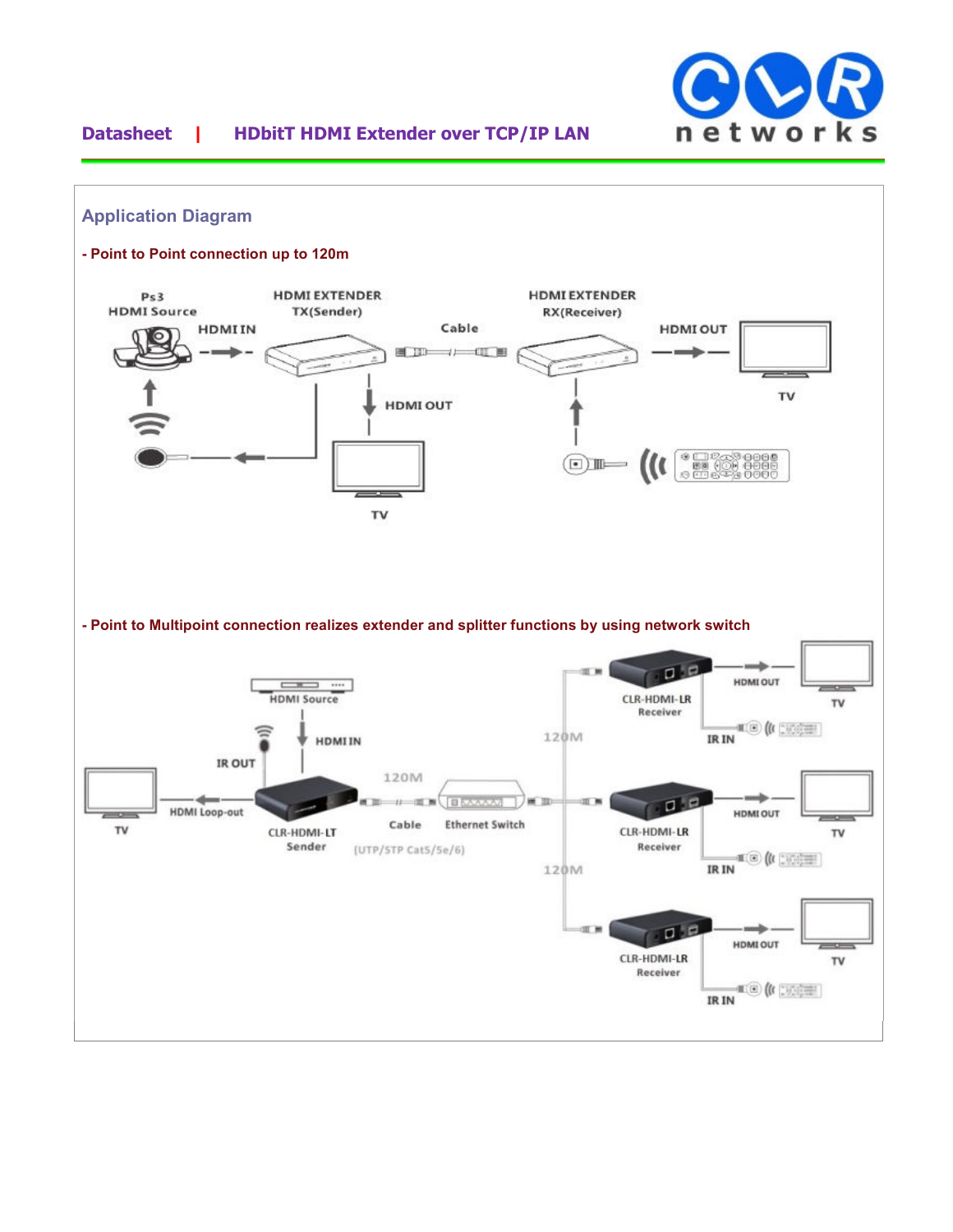### **Datasheet | HDbitT HDMI Extender over TCP/IP LAN**



### **Features**

- Supports full standard HDMI specifications including full HD 1080p, deep color, lip sync and CEC.
- HDCP compatible
- HDMI local display output on transmitter, for monitoring (HDMI loop-out)
- 120m HDMI signal over Cat6 cable

- Supports all high resolution multichannel audio formats including Dolby Digital Plus, 7.1 LPCM, Dolby TrueHD and DTS Master Audio.

- Extends HDMI and IR signals by converting them to standard IP network signals
- Long distance HDMI signal transmission whereever you want in your network.
- HDMI splitting and distribution function. 1pcs transmitter + N pcs receivers. Extend and split by LAN
- IR infrared pass-through to control the source device at a long distance location.
- Auto adjustment to achieve the best display by matching cable length.
- Plug & Play
- Elegant design, dust proof, anti-fingerprints, easy heat dissipation

#### **LEDs & Ports**

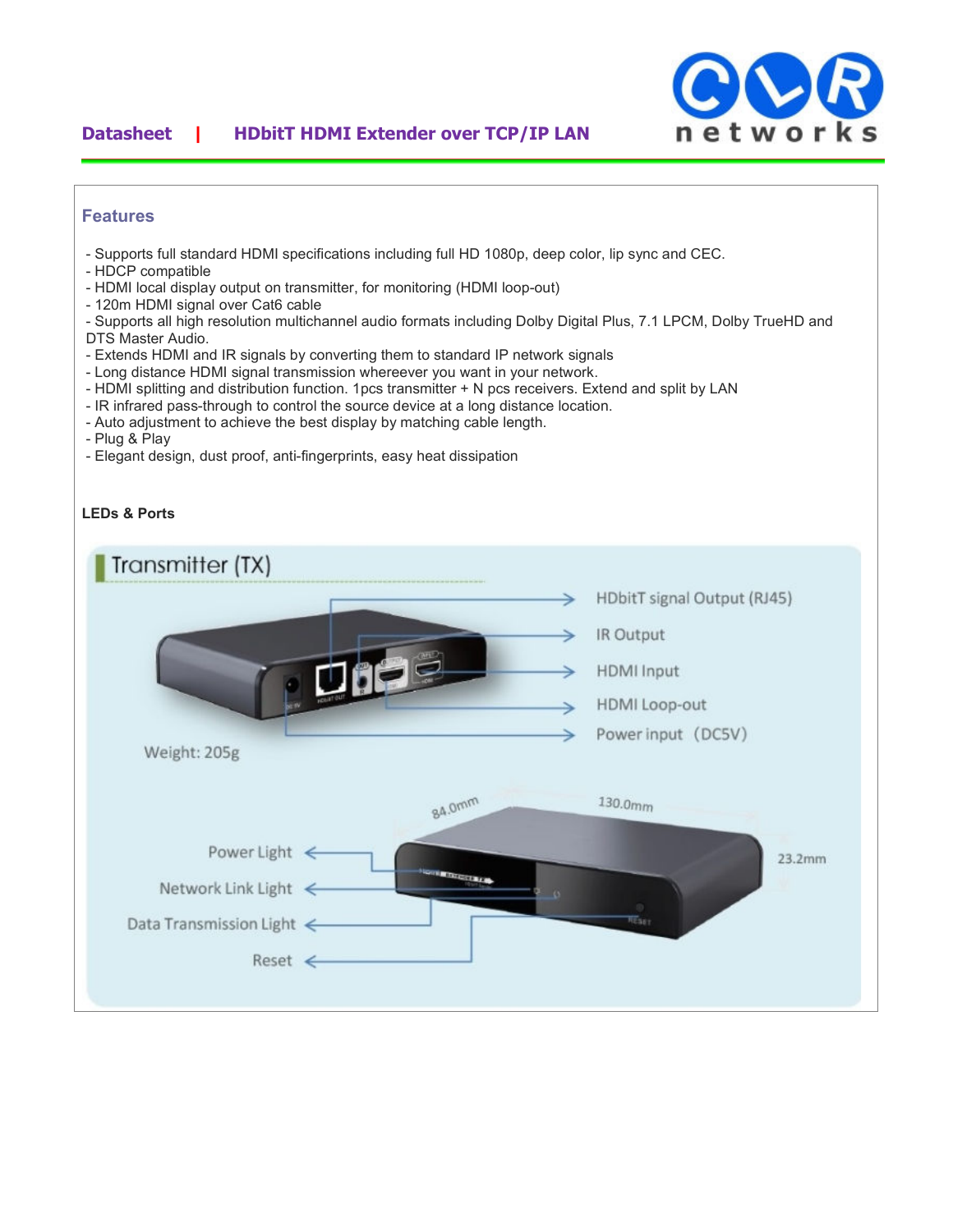

## **Datasheet | HDbitT HDMI Extender over TCP/IP LAN**



# **Specifications**

| <b>HDMI Functions</b>               |                                                                                            |
|-------------------------------------|--------------------------------------------------------------------------------------------|
| <b>HDCP</b> version                 | $-HDCP1.2$                                                                                 |
| Input HDMI Resolution               | -480i@60Hz, 480p@60Hz, 576i@50Hz, 576p@50Hz, 720p@50/60Hz,<br>1080i@50/60Hz, 1080p@50/60Hz |
| <b>Output HDMI Resolution</b>       | -480p@60Hz, 576p@50Hz, 720p@50/60Hz, 1080p@50/60Hz                                         |
| Supported video color formats       | - 24 bit/Deep color 30 bit/Deep color 36 bit                                               |
| Supported audio formats             | - DTS-HD/Dolby-true HD/LPCM7.1/DTS/Dolby-AC3/DSD                                           |
| Maksimum transmission Rate          | $-10.2Gbps$                                                                                |
| Audio signal transmission<br>format | - L/R Stereo Audio                                                                         |
| IR signal                           | - Supports $20 \sim 60$ KHz IR devices                                                     |
| <b>TMDS</b> signal                  | $-0.5 - 1.5Vp-p$ (TDMS)                                                                    |
| DDC signal                          | $-5Vp-p(TTL)$                                                                              |
| Input Cable Length                  | - ≤5m (AWG26 HDMI1.3 standard cable)                                                       |
| <b>Output Cable Length</b>          | - ≤5m (AWG26 HDMI1.3 standard cable)                                                       |
|                                     |                                                                                            |